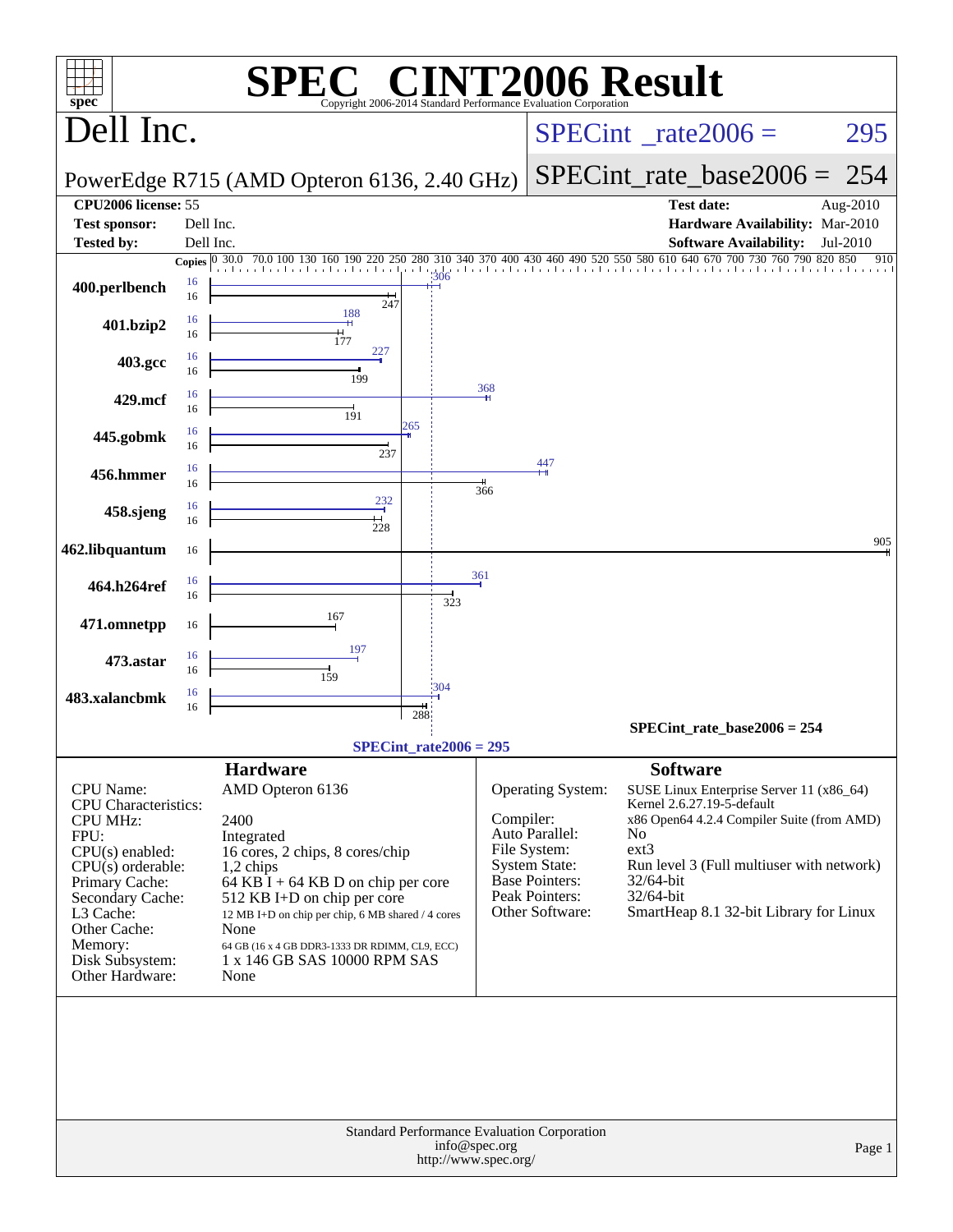

# **[SPEC CINT2006 Result](http://www.spec.org/auto/cpu2006/Docs/result-fields.html#SPECCINT2006Result)**

## Dell Inc.

#### SPECint rate $2006 = 295$

PowerEdge R715 (AMD Opteron 6136, 2.40 GHz)

[SPECint\\_rate\\_base2006 =](http://www.spec.org/auto/cpu2006/Docs/result-fields.html#SPECintratebase2006) 254

#### **[CPU2006 license:](http://www.spec.org/auto/cpu2006/Docs/result-fields.html#CPU2006license)** 55 **[Test date:](http://www.spec.org/auto/cpu2006/Docs/result-fields.html#Testdate)** Aug-2010

**[Test sponsor:](http://www.spec.org/auto/cpu2006/Docs/result-fields.html#Testsponsor)** Dell Inc. **[Hardware Availability:](http://www.spec.org/auto/cpu2006/Docs/result-fields.html#HardwareAvailability)** Mar-2010 **[Tested by:](http://www.spec.org/auto/cpu2006/Docs/result-fields.html#Testedby)** Dell Inc. **[Software Availability:](http://www.spec.org/auto/cpu2006/Docs/result-fields.html#SoftwareAvailability)** Jul-2010

#### **[Results Table](http://www.spec.org/auto/cpu2006/Docs/result-fields.html#ResultsTable)**

|                    | <b>Base</b>   |                |       |                                                                                                          |            |                |            | <b>Peak</b>   |                |              |                |              |                |              |
|--------------------|---------------|----------------|-------|----------------------------------------------------------------------------------------------------------|------------|----------------|------------|---------------|----------------|--------------|----------------|--------------|----------------|--------------|
| <b>Benchmark</b>   | <b>Copies</b> | <b>Seconds</b> | Ratio | <b>Seconds</b>                                                                                           | Ratio      | <b>Seconds</b> | Ratio      | <b>Copies</b> | <b>Seconds</b> | <b>Ratio</b> | <b>Seconds</b> | <b>Ratio</b> | <b>Seconds</b> | <b>Ratio</b> |
| 400.perlbench      | 16            | 660            | 237   | 634                                                                                                      | 247        | 632            | 247I       | 16            | 541            | 289          | 511            | 306          | 511            | 306          |
| 401.bzip2          | 16            | 908            | 170   | 874                                                                                                      | 177        | 873            | 177I       | 16            | 841            | 184          | 817            | 189          | 820            | <u>188</u>   |
| $403.\mathrm{gcc}$ | 16            | 648            | 199   | 645                                                                                                      | <b>200</b> | 651            | 198        | 16            | 566            | 228          | 570            | 226          | 567            | 227          |
| $429$ .mcf         | 16            | 765            | 191   | 764                                                                                                      | 191        | 765            | 191        | 16            | 397            | 368          | 392            | 373          | 396            | <b>368</b>   |
| $445$ .gobmk       | 16            | 709            | 237   | 710                                                                                                      | 237        | <b>709</b>     | 237        | 16            | 637            | 263          | 631            | 266          | 634            | 265          |
| 456.hmmer          | 16            | 412            | 363   | 408                                                                                                      | 366        | 407            | 367        | 16            | 334            | 447          | 332            | 450          | 340            | 439          |
| 458 sjeng          | 16            | 849            | 228   | 885                                                                                                      | 219        | 849            | 228        | 16            | 836            | 231          | 834            | 232          | 835            | <u>232</u>   |
| 462.libquantum     | 16            | 367            | 902   | 366                                                                                                      | 905        | 366            | 905        | 16            | 367            | 902          | 366            | 905          | 366            | 905          |
| 464.h264ref        | 16            | 1098           | 322   | 1097                                                                                                     | 323        | 1096           | 323        | 16            | 981            | 361          | 982            | 361          | 985            | 360          |
| 471.omnetpp        | 16            | 599            | 167   | 598                                                                                                      | 167        | 598            | 167I       | 16            | 599            | 167          | 598            | 167          | 598            | 167          |
| $473.$ astar       | 16            | 712            | 158   | 706                                                                                                      | 159        | 708            | <b>159</b> | 16            | 572            | 196          | 571            | 197          | 571            | 197          |
| 483.xalancbmk      | 16            | 391            | 282   | 382                                                                                                      | 289        | 384            | <b>288</b> | 16            | 363            | 304          | 362            | 305          | 363            | 304          |
|                    |               |                |       | Results appear in the order in which they were run. Bold underlined text indicates a median measurement. |            |                |            |               |                |              |                |              |                |              |

#### **[Submit Notes](http://www.spec.org/auto/cpu2006/Docs/result-fields.html#SubmitNotes)**

The config file option 'submit' was used. 'numactl' was used to bind copies to the cores. See the configuration file for details.

#### **[Operating System Notes](http://www.spec.org/auto/cpu2006/Docs/result-fields.html#OperatingSystemNotes)**

'ulimit -s unlimited' was used to set environment stack size 'ulimit -l 2097152' was used to set environment locked pages in memory limit

Set vm/nr\_hugepages=14336 in /etc/sysctl.conf mount -t hugetlbfs nodev /mnt/hugepages

#### **[General Notes](http://www.spec.org/auto/cpu2006/Docs/result-fields.html#GeneralNotes)**

Environment variables set by runspec before the start of the run: HUGETLB\_LIMIT = "896" LD\_LIBRARY\_PATH = "/cpu2006/amd1002-rate-libs-revC/64:/cpu2006/amd1002-rate-libs-revC/32"

The x86 Open64 Compiler Suite is only available from (and supported by) AMD at <http://developer.amd.com/cpu/open64>

Binaries were compiled on SLES10 SP2 with binutils 2.18

Standard Performance Evaluation Corporation [info@spec.org](mailto:info@spec.org) <http://www.spec.org/>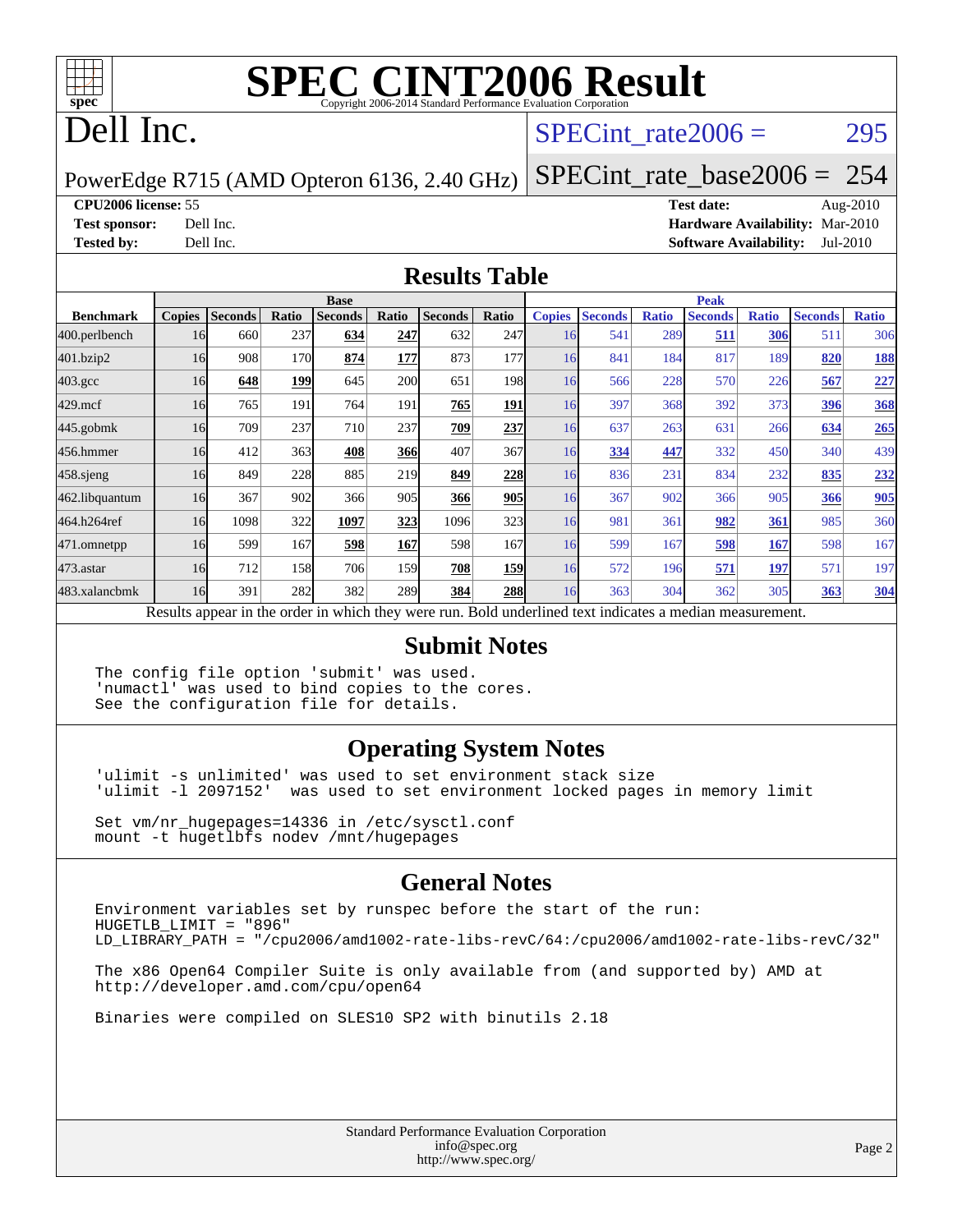

# **[SPEC CINT2006 Result](http://www.spec.org/auto/cpu2006/Docs/result-fields.html#SPECCINT2006Result)**

# Dell Inc.

SPECint rate $2006 = 295$ 

PowerEdge R715 (AMD Opteron 6136, 2.40 GHz) [SPECint\\_rate\\_base2006 =](http://www.spec.org/auto/cpu2006/Docs/result-fields.html#SPECintratebase2006) 254

**[CPU2006 license:](http://www.spec.org/auto/cpu2006/Docs/result-fields.html#CPU2006license)** 55 **[Test date:](http://www.spec.org/auto/cpu2006/Docs/result-fields.html#Testdate)** Aug-2010 **[Test sponsor:](http://www.spec.org/auto/cpu2006/Docs/result-fields.html#Testsponsor)** Dell Inc. **[Hardware Availability:](http://www.spec.org/auto/cpu2006/Docs/result-fields.html#HardwareAvailability)** Mar-2010 **[Tested by:](http://www.spec.org/auto/cpu2006/Docs/result-fields.html#Testedby)** Dell Inc. **[Software Availability:](http://www.spec.org/auto/cpu2006/Docs/result-fields.html#SoftwareAvailability)** Jul-2010

## **[Base Compiler Invocation](http://www.spec.org/auto/cpu2006/Docs/result-fields.html#BaseCompilerInvocation)**

[C benchmarks](http://www.spec.org/auto/cpu2006/Docs/result-fields.html#Cbenchmarks): [opencc](http://www.spec.org/cpu2006/results/res2010q3/cpu2006-20100914-13289.flags.html#user_CCbase_Fopencc)

[C++ benchmarks:](http://www.spec.org/auto/cpu2006/Docs/result-fields.html#CXXbenchmarks) [openCC](http://www.spec.org/cpu2006/results/res2010q3/cpu2006-20100914-13289.flags.html#user_CXXbase_FopenCC)

#### **[Base Portability Flags](http://www.spec.org/auto/cpu2006/Docs/result-fields.html#BasePortabilityFlags)**

 400.perlbench: [-DSPEC\\_CPU\\_LP64](http://www.spec.org/cpu2006/results/res2010q3/cpu2006-20100914-13289.flags.html#b400.perlbench_basePORTABILITY_DSPEC_CPU_LP64) [-DSPEC\\_CPU\\_LINUX\\_X64](http://www.spec.org/cpu2006/results/res2010q3/cpu2006-20100914-13289.flags.html#b400.perlbench_baseCPORTABILITY_DSPEC_CPU_LINUX_X64) 401.bzip2: [-DSPEC\\_CPU\\_LP64](http://www.spec.org/cpu2006/results/res2010q3/cpu2006-20100914-13289.flags.html#suite_basePORTABILITY401_bzip2_DSPEC_CPU_LP64) 403.gcc: [-DSPEC\\_CPU\\_LP64](http://www.spec.org/cpu2006/results/res2010q3/cpu2006-20100914-13289.flags.html#suite_basePORTABILITY403_gcc_DSPEC_CPU_LP64) 429.mcf: [-DSPEC\\_CPU\\_LP64](http://www.spec.org/cpu2006/results/res2010q3/cpu2006-20100914-13289.flags.html#suite_basePORTABILITY429_mcf_DSPEC_CPU_LP64) 445.gobmk: [-DSPEC\\_CPU\\_LP64](http://www.spec.org/cpu2006/results/res2010q3/cpu2006-20100914-13289.flags.html#suite_basePORTABILITY445_gobmk_DSPEC_CPU_LP64) 456.hmmer: [-DSPEC\\_CPU\\_LP64](http://www.spec.org/cpu2006/results/res2010q3/cpu2006-20100914-13289.flags.html#suite_basePORTABILITY456_hmmer_DSPEC_CPU_LP64) 458.sjeng: [-DSPEC\\_CPU\\_LP64](http://www.spec.org/cpu2006/results/res2010q3/cpu2006-20100914-13289.flags.html#suite_basePORTABILITY458_sjeng_DSPEC_CPU_LP64) 462.libquantum: [-DSPEC\\_CPU\\_LP64](http://www.spec.org/cpu2006/results/res2010q3/cpu2006-20100914-13289.flags.html#suite_basePORTABILITY462_libquantum_DSPEC_CPU_LP64) [-DSPEC\\_CPU\\_LINUX](http://www.spec.org/cpu2006/results/res2010q3/cpu2006-20100914-13289.flags.html#b462.libquantum_baseCPORTABILITY_DSPEC_CPU_LINUX) 464.h264ref: [-DSPEC\\_CPU\\_LP64](http://www.spec.org/cpu2006/results/res2010q3/cpu2006-20100914-13289.flags.html#suite_basePORTABILITY464_h264ref_DSPEC_CPU_LP64) 483.xalancbmk: [-DSPEC\\_CPU\\_LINUX](http://www.spec.org/cpu2006/results/res2010q3/cpu2006-20100914-13289.flags.html#b483.xalancbmk_baseCXXPORTABILITY_DSPEC_CPU_LINUX)

#### **[Base Optimization Flags](http://www.spec.org/auto/cpu2006/Docs/result-fields.html#BaseOptimizationFlags)**

[C benchmarks](http://www.spec.org/auto/cpu2006/Docs/result-fields.html#Cbenchmarks):

[-march=barcelona](http://www.spec.org/cpu2006/results/res2010q3/cpu2006-20100914-13289.flags.html#user_CCbase_F-march_8ea39521cada96f307a04d0b8b9c6ffb) [-mso](http://www.spec.org/cpu2006/results/res2010q3/cpu2006-20100914-13289.flags.html#user_CCbase_F-mso) [-Ofast](http://www.spec.org/cpu2006/results/res2010q3/cpu2006-20100914-13289.flags.html#user_CCbase_F-Ofast) [-CG:local\\_sched\\_alg=1](http://www.spec.org/cpu2006/results/res2010q3/cpu2006-20100914-13289.flags.html#user_CCbase_F-CG:local_sched_alg_2175ca61f1a2717f1ec57b14995b9e7a) [-INLINE:aggressive=on](http://www.spec.org/cpu2006/results/res2010q3/cpu2006-20100914-13289.flags.html#user_CCbase_F-INLINE:aggressive_e14807c0a1e56a6a83cb25ab07c7ae8a) [-IPA:plimit=8000](http://www.spec.org/cpu2006/results/res2010q3/cpu2006-20100914-13289.flags.html#user_CCbase_F-IPA:plimit_92cba83f3d47f09c7d5368fda93ddbd7) [-IPA:small\\_pu=100](http://www.spec.org/cpu2006/results/res2010q3/cpu2006-20100914-13289.flags.html#user_CCbase_F-IPA:small_pu_900a09767c6929d55c26ea3d32399996) [-HP:bdt=2m:heap=2m](http://www.spec.org/cpu2006/results/res2010q3/cpu2006-20100914-13289.flags.html#user_CCbase_F-HUGEPAGE_855e97383b49831f390a2af16fe7202f)

[C++ benchmarks:](http://www.spec.org/auto/cpu2006/Docs/result-fields.html#CXXbenchmarks)

```
-march=barcelona -mso -Ofast -m32 -INLINE:aggressive=on
-CG:cmp_peep=on -L/root/work/libraries/SmartHeap-8.1/lib -lsmartheap
```
## **[Peak Compiler Invocation](http://www.spec.org/auto/cpu2006/Docs/result-fields.html#PeakCompilerInvocation)**

[C benchmarks](http://www.spec.org/auto/cpu2006/Docs/result-fields.html#Cbenchmarks): [opencc](http://www.spec.org/cpu2006/results/res2010q3/cpu2006-20100914-13289.flags.html#user_CCpeak_Fopencc)

[C++ benchmarks:](http://www.spec.org/auto/cpu2006/Docs/result-fields.html#CXXbenchmarks) [openCC](http://www.spec.org/cpu2006/results/res2010q3/cpu2006-20100914-13289.flags.html#user_CXXpeak_FopenCC)

#### **[Peak Portability Flags](http://www.spec.org/auto/cpu2006/Docs/result-fields.html#PeakPortabilityFlags)**

400.perlbench: [-DSPEC\\_CPU\\_LP64](http://www.spec.org/cpu2006/results/res2010q3/cpu2006-20100914-13289.flags.html#b400.perlbench_peakPORTABILITY_DSPEC_CPU_LP64) [-DSPEC\\_CPU\\_LINUX\\_X64](http://www.spec.org/cpu2006/results/res2010q3/cpu2006-20100914-13289.flags.html#b400.perlbench_peakCPORTABILITY_DSPEC_CPU_LINUX_X64)

Continued on next page

Standard Performance Evaluation Corporation [info@spec.org](mailto:info@spec.org) <http://www.spec.org/>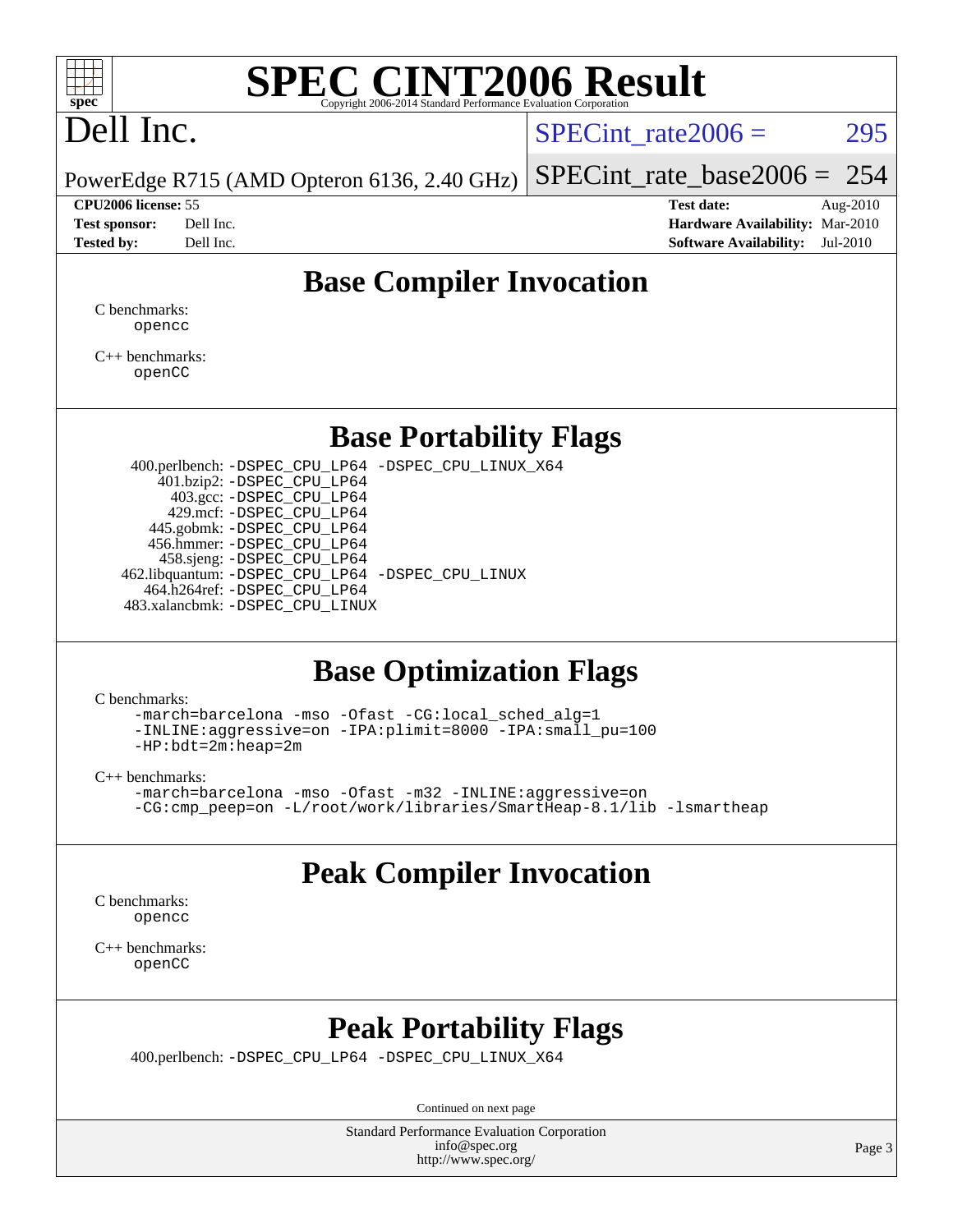

# **[SPEC CINT2006 Result](http://www.spec.org/auto/cpu2006/Docs/result-fields.html#SPECCINT2006Result)**

# Dell Inc.

 $SPECTnt_rate2006 = 295$ 

PowerEdge R715 (AMD Opteron 6136, 2.40 GHz)

[SPECint\\_rate\\_base2006 =](http://www.spec.org/auto/cpu2006/Docs/result-fields.html#SPECintratebase2006) 254

**[CPU2006 license:](http://www.spec.org/auto/cpu2006/Docs/result-fields.html#CPU2006license)** 55 **[Test date:](http://www.spec.org/auto/cpu2006/Docs/result-fields.html#Testdate)** Aug-2010 **[Test sponsor:](http://www.spec.org/auto/cpu2006/Docs/result-fields.html#Testsponsor)** Dell Inc. **[Hardware Availability:](http://www.spec.org/auto/cpu2006/Docs/result-fields.html#HardwareAvailability)** Mar-2010 **[Tested by:](http://www.spec.org/auto/cpu2006/Docs/result-fields.html#Testedby)** Dell Inc. **[Software Availability:](http://www.spec.org/auto/cpu2006/Docs/result-fields.html#SoftwareAvailability)** Jul-2010

## **[Peak Portability Flags \(Continued\)](http://www.spec.org/auto/cpu2006/Docs/result-fields.html#PeakPortabilityFlags)**

 401.bzip2: [-DSPEC\\_CPU\\_LP64](http://www.spec.org/cpu2006/results/res2010q3/cpu2006-20100914-13289.flags.html#suite_peakPORTABILITY401_bzip2_DSPEC_CPU_LP64) 445.gobmk: [-DSPEC\\_CPU\\_LP64](http://www.spec.org/cpu2006/results/res2010q3/cpu2006-20100914-13289.flags.html#suite_peakPORTABILITY445_gobmk_DSPEC_CPU_LP64) 456.hmmer: [-DSPEC\\_CPU\\_LP64](http://www.spec.org/cpu2006/results/res2010q3/cpu2006-20100914-13289.flags.html#suite_peakPORTABILITY456_hmmer_DSPEC_CPU_LP64) 458.sjeng: [-DSPEC\\_CPU\\_LP64](http://www.spec.org/cpu2006/results/res2010q3/cpu2006-20100914-13289.flags.html#suite_peakPORTABILITY458_sjeng_DSPEC_CPU_LP64) 462.libquantum: [-DSPEC\\_CPU\\_LP64](http://www.spec.org/cpu2006/results/res2010q3/cpu2006-20100914-13289.flags.html#suite_peakPORTABILITY462_libquantum_DSPEC_CPU_LP64) [-DSPEC\\_CPU\\_LINUX](http://www.spec.org/cpu2006/results/res2010q3/cpu2006-20100914-13289.flags.html#b462.libquantum_peakCPORTABILITY_DSPEC_CPU_LINUX) 464.h264ref: [-DSPEC\\_CPU\\_LP64](http://www.spec.org/cpu2006/results/res2010q3/cpu2006-20100914-13289.flags.html#suite_peakPORTABILITY464_h264ref_DSPEC_CPU_LP64) 483.xalancbmk: [-DSPEC\\_CPU\\_LINUX](http://www.spec.org/cpu2006/results/res2010q3/cpu2006-20100914-13289.flags.html#b483.xalancbmk_peakCXXPORTABILITY_DSPEC_CPU_LINUX)

## **[Peak Optimization Flags](http://www.spec.org/auto/cpu2006/Docs/result-fields.html#PeakOptimizationFlags)**

[C benchmarks](http://www.spec.org/auto/cpu2006/Docs/result-fields.html#Cbenchmarks):

```
 400.perlbench: -march=barcelona -mso -fb_create fbdata(pass 1)
           -fb_opt fbdata(pass 2) -Ofast -IPA:plimit=20000 -LNO:opt=0
           -OPT:unroll_times_max=8 -OPT:unroll_size=256
           -OPT:unroll_level=2 -OPT:keep_ext=on -WOPT:if_conv=0
           -CG:local_sched_alg=1 -CG:unroll_fb_req=on
           -HP:bdt=2m:heap=2m
    401.bzip2: -march=barcelona -mso -fb_create fbdata(pass 1)
           -fb_opt fbdata(pass 2) -O3 -OPT:alias=disjoint
           -OPT:goto=off -CG:local_sched_alg=1 -HP:bdt=2m:heap=2m
     403.gcc: -march=barcelona -mso -fb_create fbdata(pass 1)
           -fb_opt fbdata(pass 2) -Ofast -LNO:trip_count=256
           -LNO:prefetch_ahead=10 -CG:cmp_peep=on -m32
           -HP:bdt=2m:heap=2m -GRA:unspill=on -IPA:small_pu=200
     429.mcf: -march=barcelona -mso -O3 -ipa -INLINE:aggressive=on
           -CG:gcm=off -GRA:prioritize_by_density=on -m32
          -HP:bdt=2m:heap=2m
  445.gobmk: -march=barcelona -mso -fb_create fbdata(pass 1)
           -fb_opt fbdata(pass 2) -O3 -OPT:alias=restrict
           -OPT:unroll_times_max=8 -OPT:unroll_size=256
           -OPT:unroll_level=2 -OPT:keep_ext=on -ipa -IPA:plimit=750
           -IPA:min_hotness=300-IPA:pu_reorder=1-LNO:prefetch=1
           -LNO:ignore_feedback=off -CG:p2align=on
           -CG:unroll_fb_req=on -HP:bdt=2m:heap=2m
  456.hmmer: -march=barcelona -mso -fb_create fbdata(pass 1)
           -fb_opt fbdata(pass 2) -Ofast -LNO:prefetch=0
           -OPT:alias=disjoint -OPT:unroll_times_max=8
           -OPT:unroll_size=256 -OPT:unroll_level=2 -OPT:keep_ext=on
           -CG:local_sched_alg=1 -CG:cflow=0
           -CG:push_pop_int_saved_regs=off -CG:cmp_peep=on
           -HP:bdt=2m:heap=2m
                                Continued on next page
```